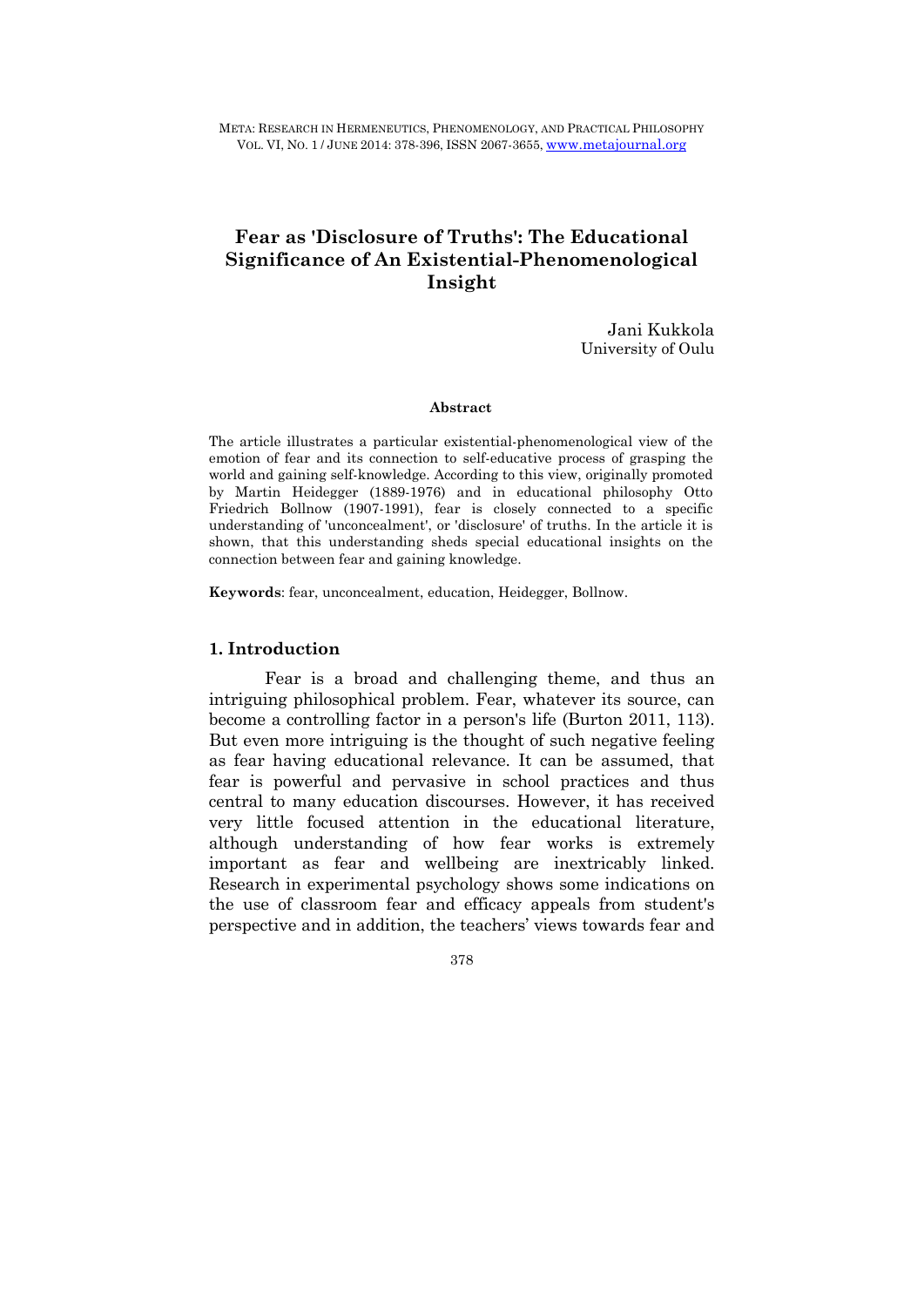efficacy appeals have been studied to some extent (Putwain & Roberts 2012). These functionally focused experimental studies pay however very little attention to educational purposes. Thus, it seems that we are currently a long way from knowing how fear operates in education, although this insight has been attempted to grasp already in some respects (Jackson 2011, 39). In fact, there are some fruitful preliminary remarks on how fear holds a key to educational, intersubjective involvement (Cristian 2012, 9- 36), and how corporeality (to which fear is necessarily closely connected) plays a role in hermeneutic conceptions of educational practice (Meurs 2012, 363-376). There are however shortcomings and even pitfalls to these treatments. Firstly, no deeper-level coherent definition of fear is provided in order to fully grasp the potential multiplicity, or multimodality, of fearful existence in educational settings. If it were understood better what fear means conceptually and phenomenally, we could talk more deeply about its role (and use) in education. Secondly, the treatments on fear focus first and foremost on its instrumental use in educational practice. Fear is seen as something that serves as a tool to gain access to a deeper level educational involvement. But whether fear itself opens up an educational space, or even *the* space we are already familiar with, hasn't been treated or even problematized. Thirdly, education has been understood in a very strict sense as formal schooling, and thus the phenomenological problems that arise result from this defect (Cristian 2012, 32). The purpose of this article is to pinpoint a relevant theoretical guideline to how fear would play a more significant role and have a fundamental, underlying purpose in education. To achieve this, I will outline a specific existentialphenomenological account of what fear and education fundamentally amounts to, by referring to philosopher Otto Friedrich Bollnow's educational characterisation of Martin Heidegger's notion of truth as disclosure and his analytic of fear.

## **2. What We Think We Know About It So Far: From Reactionary to Anticipatory Philosophy of Fear**

When one thinks of fear, what comes to mind is that fear is a negative feeling. Among others, David Hume (2000) has defined fear as a psychological reaction and a disposition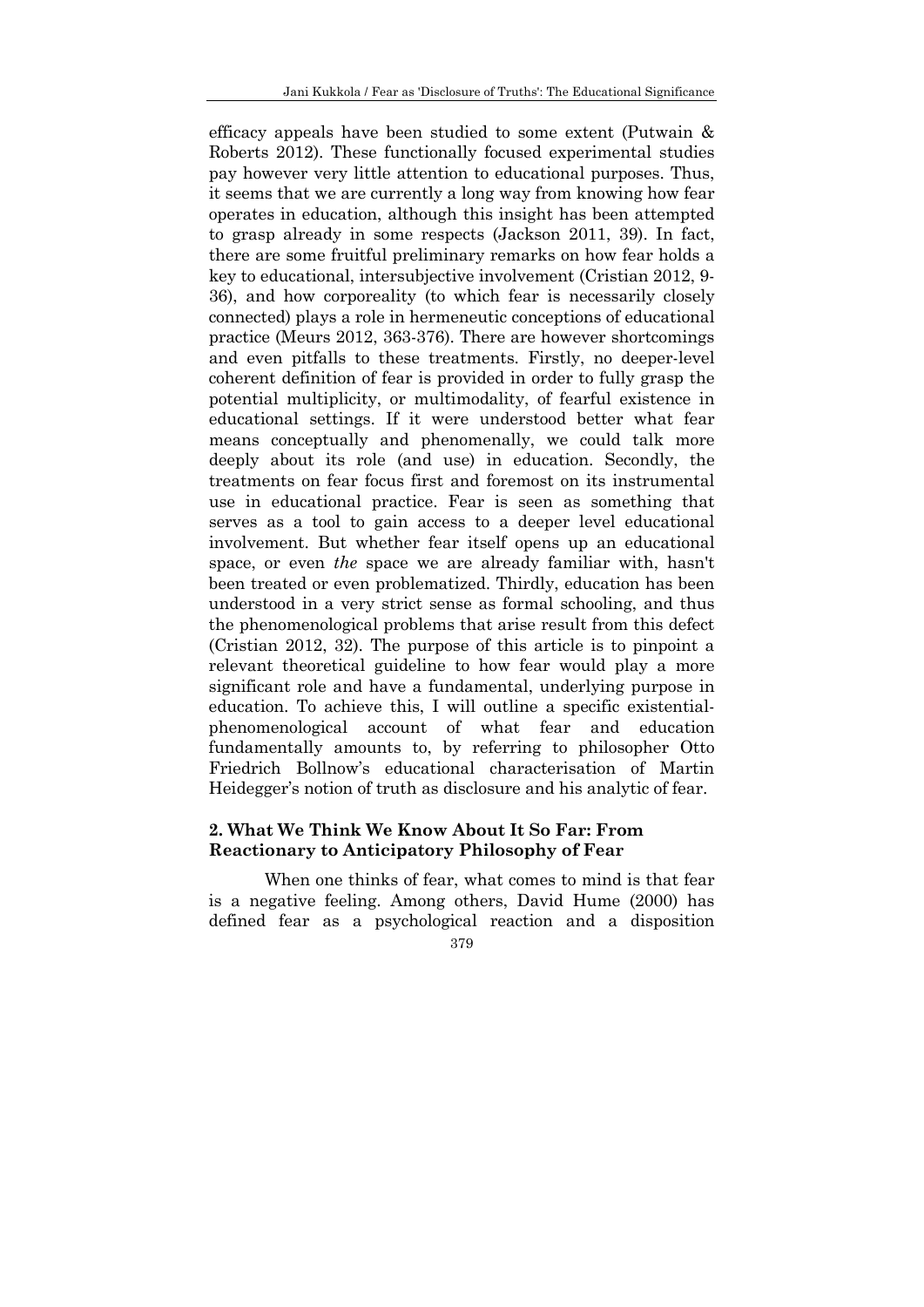between the feelings of pain and pleasure. John Patrick Day (1991, 37) criticizes this approach and claims that neither hope nor fear are to be considered as objects of psychological analysis, pointing out certain factual relations between positions in the mixture of pain and pleasure. He claims these feelings to be a matter of philosophical analysis, showing certain logical relations between certain measures. For instance, person A fears for a certain degree that –Q, but believes that the probability for Q is good. In this sense, philosophical analysis shows us the factual relation of hope and fear to probability, faith and desire. Also, fear is not necessarily a fundamental, primitive feeling, unlike it might seem at first. Instead, it could be considered as an attitude towards probabilities of certain situational statuses. One easily associates fear with threat. Threat may come in many different forms: isolation, destruction of the essential, or even death. This implies that fear is an attitude towards the future. Whether it is a primitive emotion or not, or to be considered elemental to human existence, is secondary to the fact that it is preparation and reaction to the actualization of some potential threat.

 Fear, as all the other emotions, can be seen to be physiological in its core nature (Niiniluoto & Räikkä 1996, 9; Svendsen 2008). The theories of emotion are strongly linked to the theories of the body, as many phenomenologists have noted (Sartre 1971; Merleau-Ponty 1962; Welton 1999). However, this does not rule out the constitutive element of the environment to emotions, nor does it mean that fear as such would not be a subjective experience. Thus, fear rises from primitive reactions to one's environment. When we fear, our hands shake, the heart bounces intensively and cold sweat runs on our skin. We observe our surroundings more concisely and vividly. It is all about various bodily experiences. Fear is a defence mechanism of a living being. Every living organism weaves a web of relations to its own experiences, which define the objects of these experiences to be either desired or not desired. This notion is also founded in the ideas of biosemiotics (Deely 2007; 2010). Everything we experience with our senses gain a meaning through desire, intention towards a goal or purpose (Irvine 2006). We live in our own meaningful circle of life, which is build up from our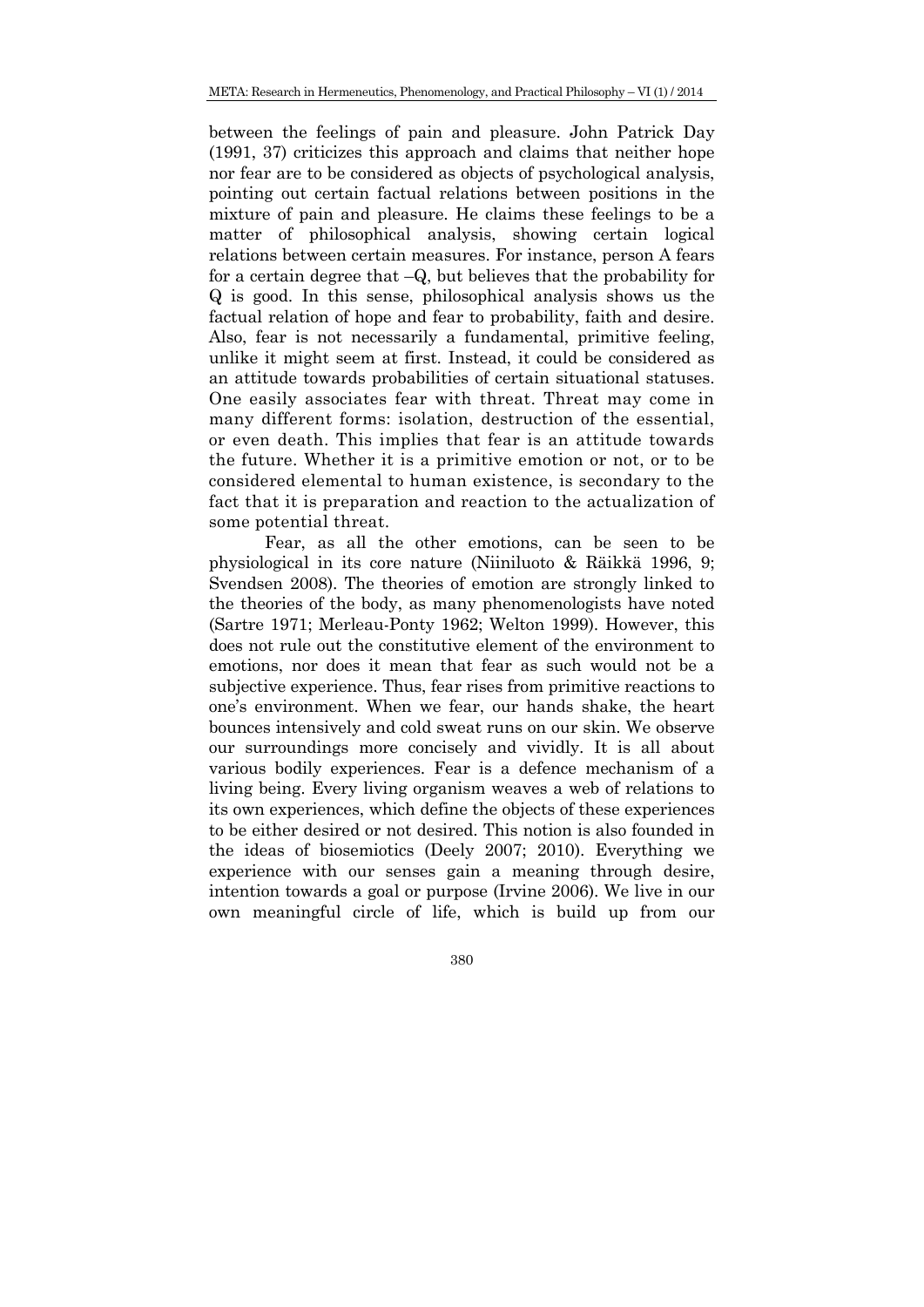perceptions. We either want the objects of our perceptions, or we dislike them and want to avoid them. To put it simple, there are useful and harmful things in the world. Others we want to have and others we like to discard. Usually it makes sense to desire things that are useful to us and avoid things that are harmful, at least if one's intention is to promote one's wellbeing. Fear seems to be such self-preservation, desire to avoid harmful objects, which threaten one's existence.

 The kind of analysis of fear illustrated here focuses mainly on the *object of fear*, on the fearful. And this fearful is rendered as something negative to the subject who is in fear. However, the negativity of fear concerns not only the cause of fear, but also the state of fear. This brings us to the phenomenological understanding that has been only faintly reflected in this treatment so far, namely that fear is a constitutive aspect to worldliness. What this means is that fear could constitute the world as it is. Next I will pursue further this particularly fresh and intriguing notion.

## **3. Towards Existential-Phenomenological Approach to Emotions**

Martin Heidegger has proposed an idea of being as anxiety (*Angst*) in his book *Being and Time* (1962). According to Heidegger, this anxiety can be seen as a result from the understanding of purposelessness of the existence, describing this purposelessness or looseness through the metaphor of *letting be* (in German *Gelassenheit*). What this means, is that we are anxious when we feel that there is very little we can do in a situation, when we are not in control of our lives. This, for Heidegger, is a constitutive part of the essence of being (Heidegger 1962, 131). Anxiety and fear are both *Dasein*'s1 ways of *being-in-the-world*. Fear is, in Heidegger's opinion, not an attribute of Dasein, but it *is* this *being-there* itself. Fear is a mode of this "worldly life", a way of being attuned to it (Heidegger 1962, 126-133). To put it more simply than Heidegger's own words, fear reveals us how hazardous our existences are, how dangerous it is to live. At times, fear may be the only thread that keeps what exists from not existing.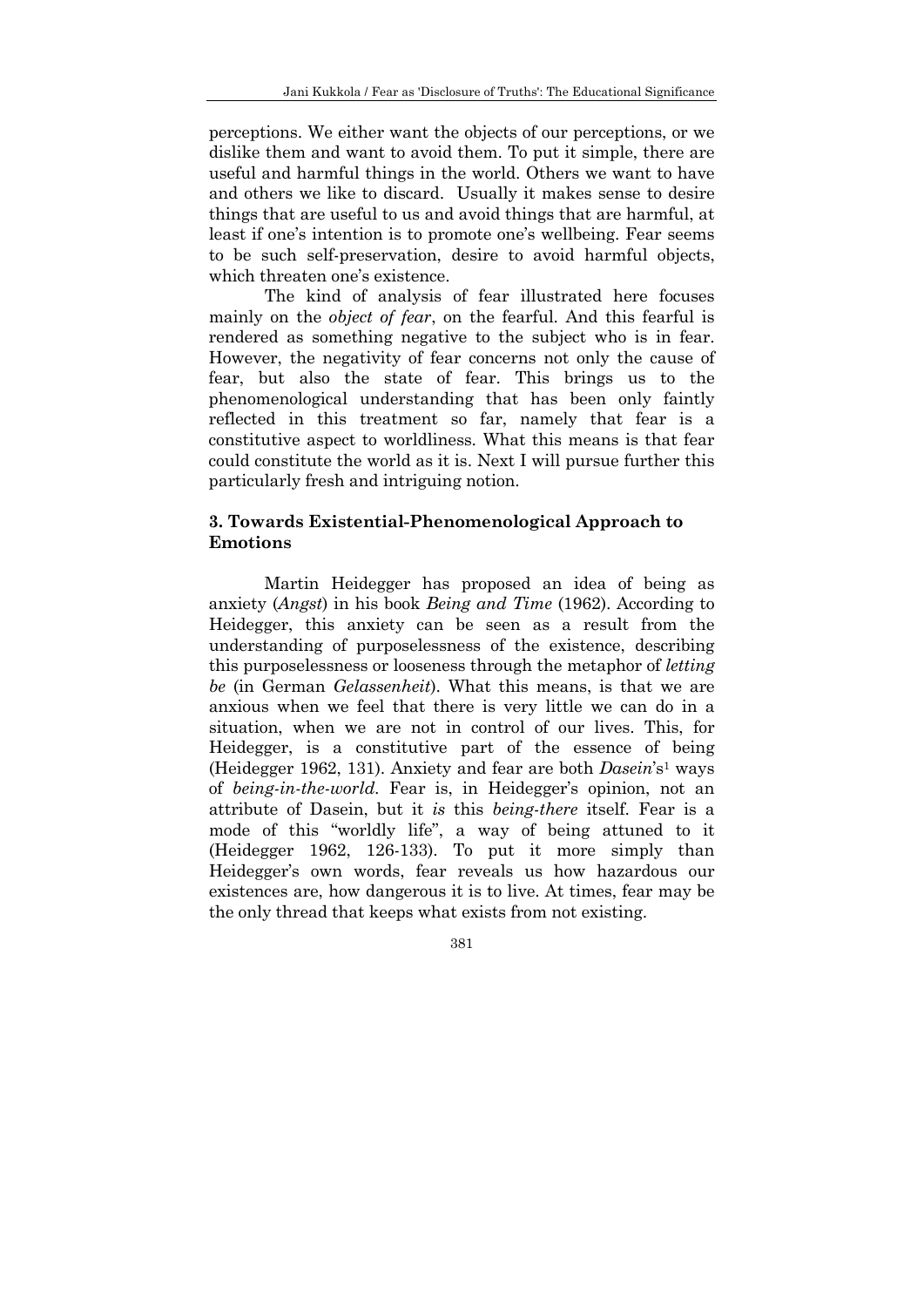META: Research in Hermeneutics, Phenomenology, and Practical Philosophy – VI (1) / 2014

 Fear, for Heidegger, has mostly very little to do with the object of fear (Heidegger 1962, 133). In contrast to this notion, Jean-Paul Sartre has defined emotions as human relations to the world. For Sartre (1971), knowledge is not the only way to perceive the reality, but the emotions are also one crucial way to gain awareness, to be in relation to the reality. Sartre makes a categorical distinction between fear and anxiety. Fear, in Sartre's terms, is a relation between the subject and an object in the world, whereas anxiety is caused by realisations through self-reflection, when the subjective cognizance is forced to face itself. In this sense fear is opposite to authentic existence, it causes us to depart from authentic living. However, Sartre's notion has problems in the light of Heidegger's thinking. To my understanding, Sartre deviates from Heidegger's philosophy when he speaks of the individual's relation to the world. Sartre speaks of the psychology of human beings. But Heidegger does not say anything about the human psyche or objective relations to the world. It is, in fact, this subjectobject –relation that Heidegger pursues to discard. And he does this by not speaking of individuals, but of *supraindividual ways on life* (Vadén 2012, 19).

 My interpretation is, that in the existentialphenomenological sense, fear is an attitude to existing in the world, as it shows (and defines) what might be a potential threat to the existence itself. Fear is, indeed, from this point of view, *anticipation* and forecasting. We fear in advance and not only when the threat is actual, because then it might be too late. We prepare, doubt and are alert, all for the sake of fear. It is a signal that there may be potentially threatening things emerging in the near future, and the meaning of fear for us is to anticipate and avoid those threats. In this sense, the greatest fear of all, and where all fears boil down to, is the fear of death, as Heidegger points out (Heidegger 1962, 236). It is fear over the possible end of our existence, our way of life in the world. But death is also something more: it is a narrowing down of possibilities. *Beingtowards-death*, gloomily described here as fear of death, is not what Heidegger merely had in mind. For him, death is also the death of insignificant possibilities that are not in accord with the chosen, actual and authentic way of life (ibid., 231-236). If one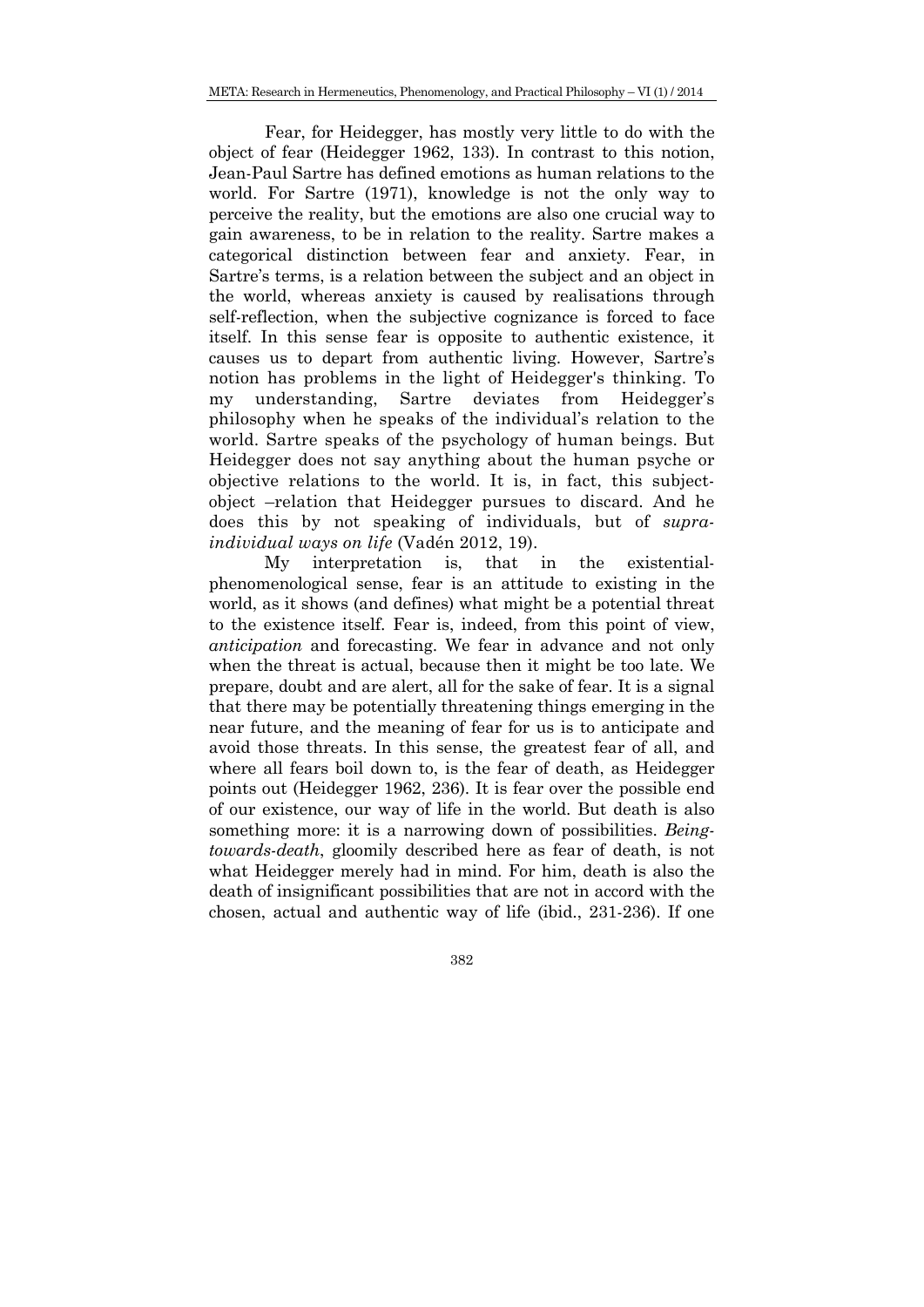wishes to live one's life to the fullest, one needs to be honest about what one wishes to do with one's life. The same goes for political or cultural life, or being true to an ideology and so forth. Keeping doors open for possibilities one does not necessarily want or need but which are nice to keep open just in case, is not an authentic way of living (*ibid*., 234).

## **4. Fear as Unconcealment**

Fear is a reaction to encounters disruptive of the powers of everyday life (Bollnow 1959, 51). But as pointed out, the state of fear is not only necessarily a negative thing. Fear plays a sensible role for us who fear. It is a reaction to threats, but it is also a way of being where one changes one's behaviour in order to preserve oneself from those threats. Notably, it is also quite straightforward to consider that when one is in fear, one remains in a lie about oneself. People intuitively deduce that fear indicates being in a lie: when one is fearful, one is not being true to all the capacities a person possesses. Therefore, one is untrue to oneself. When one is not fearful, on the other hand, one can live to the fullest of one's capabilities. But it is not as simple as that really.

 Not all things that cause fear are necessarily destructive, even if considered threats at first. An encounter with something one has never encountered before can result in a new knowledge, even though the encounter may cause anxiety and fear at first. In fact, fear itself opens up new knowledge. I contend, that fear enables unconcealment of truths that would otherwise be inaccessible. Fear results in an initial assessment of what is encountered and without that fear, a necessary inherent aspect of the thing being encountered would remain unknown.

 Heidegger's idea of truth as unconcealment posits that no situation of unknowing exists at the outset from which one then begins unrestrictedly to build knowledge or acquire truth (Heidegger 1962, 208-213). Rather, a situation of concealment exists at the outset and one must wrest the truth from it in an explicit exertion; one must 'tear the veil' from truth (Bollnow 1974, 8). I reckon this holds for both the truth about external things and for the inner truthfulness of a person. Heidegger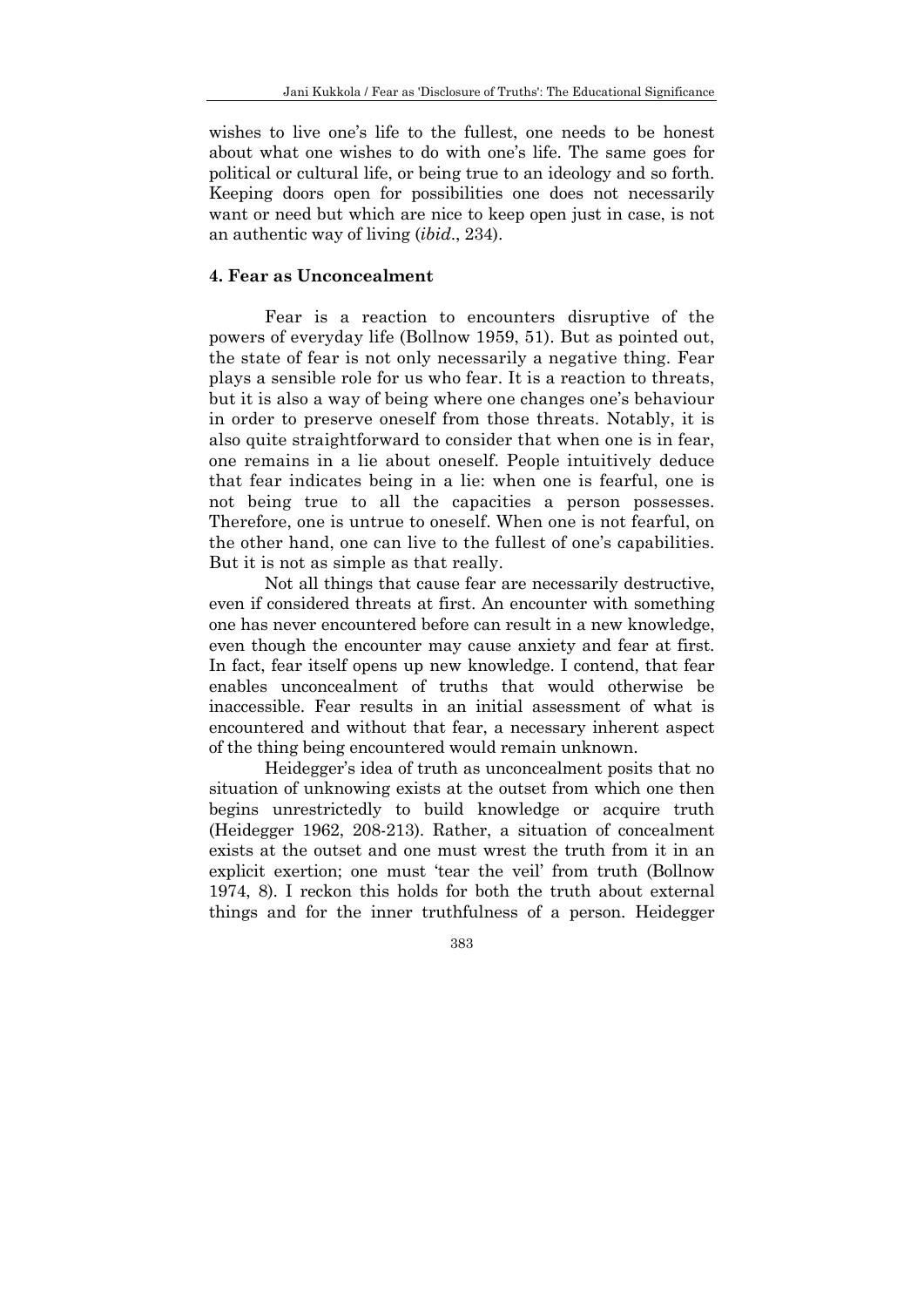speaks of the 'error' in which a person always finds him or herself, and which belongs to the inner constitution of his or her Dasein (Heidegger 1962; 1942, 23). Fear is therefore a way of living that seems to reveal or remind us of an inherent 'error' or incapability.

*Unconcealment* (in German *Unverborgenheit*) is a term that first entered Heidegger's philosophy as a translation for the ancient Greek word '*alêtheia*'. The more standard translation for the word is '*truth*' (in German Wahrheit), but Heidegger elected for a literal translation; 'alêtheia' literally means '*not-concealed'*  (Wrathall 2011, 1). Unconcealment is an event: it occurs for human beings, according to Heidegger, through 'the creative projection of essence and the law of essence' (Heidegger 2001, 7). The idea of unconcealment rejects the idea that uniquely right answers to questions exist, promoting, through that rejection, a type of epistemological relativism. Heidegger contends that we encounter entities as they are only in virtue of the world within which they can be disclosed and encountered (Heidegger 1962, 208-213). Unconcealment is therefore a privative notion: it removes concealment2.

 After first arguing that the view of truth as 'uncovering' has historical precedents among the Greeks, Heidegger discusses one of the more important, challenging characteristics of his theory of truth. Truth, he claims, refers in the first and most real sense not to objects but to Dasein. If we define truth as uncovering, truth must obviously be a characteristic of Dasein. Only in the sense of being uncovered can one say that 'objects' are true. 'True' and 'false' are characteristics of human activity in terms of one's hiding behind masks and deceits. It is, indeed, Dasein that most properly uncovers and discloses, and Dasein that is being disclosed. In chapter five of 'Being and Time,' Heidegger interprets the disclosure of Dasein in terms of 'state of mind' (thrownness), 'understanding' (projection), and 'fallenness.' In emphasising the role played by Dasein's disclosure in the meaning of truth, Heidegger recalls analyses of thrownness, projection, and fallenness, arguing that as an entity that uncovers, as an entity 'in truth,' Dasein reveals itself as *factical*, limited by what actually is; *in existential projection*, open to its own possibilities; and *fallen*, closed off to these possibilities by its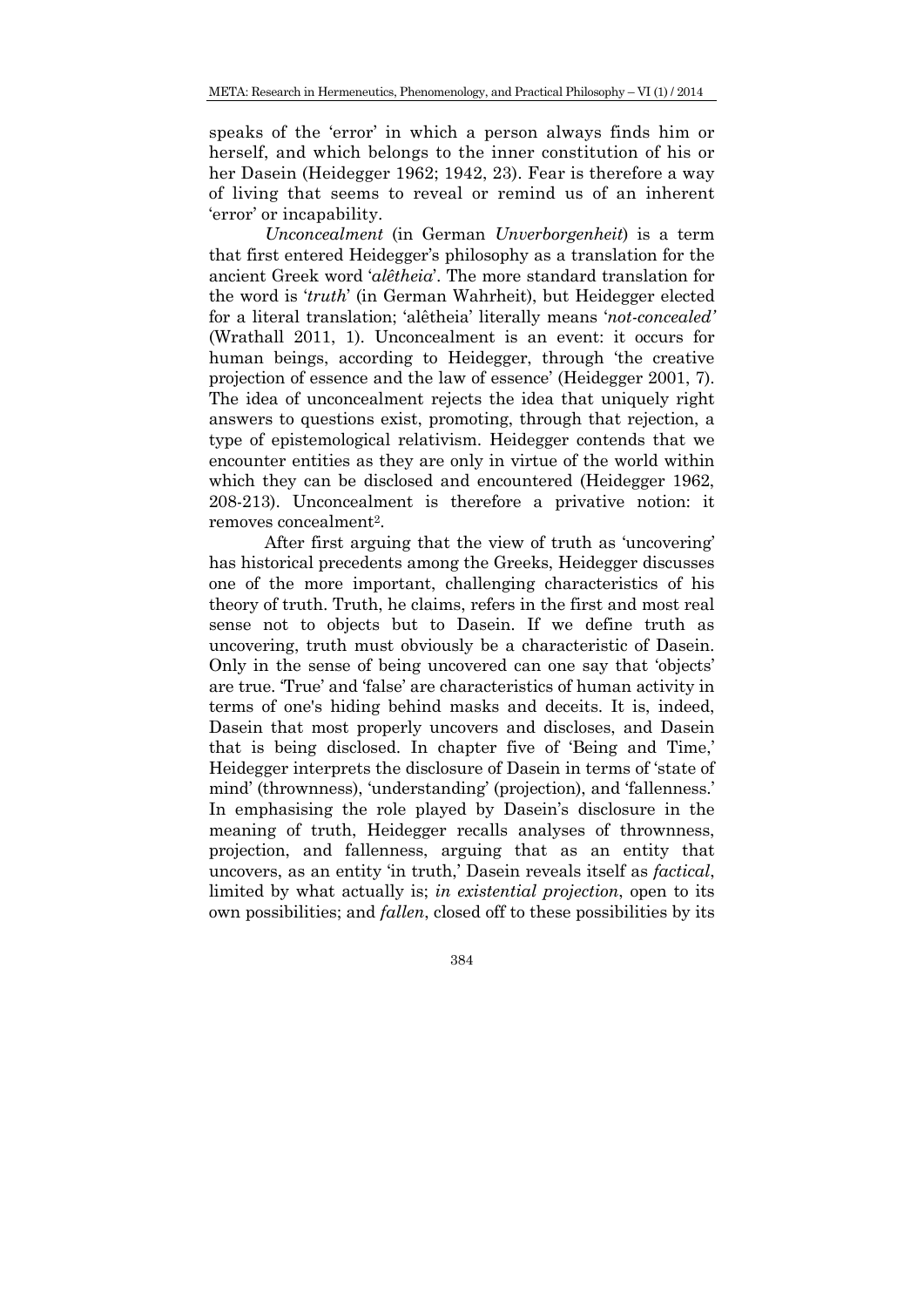'they' involvement (Gelven 1989, 132). This last characteristic is particularly important because it introduces the idea of 'untruth.' For the most part, Dasein does not expose itself; it remains hidden. When hidden it is in untruth; this is due to its fallenness<sup>3</sup>. Heidegger points out that the very etymology of the Greek *aletheia* shows that truth is a type of violation or robbery of the 'normal' case; truth is snatched from the usual mode of untruth in the 'they' self. In this sense, I reckon, truth is practical, almost political. The whole structure of the existential analytic proceeds from an everyday and inauthentic existence, in which the grounds of authenticity can be spotted. This existence is worldly and societal, and outlines the boundaries of our true motives. We are all aware that we avoid those areas that will expose and reveal our innermost selves, meaning that a shrewd observer can recognise where our real selves are hidden by noting what it is we avoid.

 Heidegger argues that the two really important results of his analysis of the phenomenon of truth are *firstly*, that truth belongs primordially to Dasein and *secondly*, that Dasein is both in truth and in untruth. The real opposite to truth is not a lie. A lie is secondary: a truth must exist first before one can consciously hide it in a lie. The real opposite of truth is 'the deceptive appearance whose indeterminateness, like a thick fog, hides the true essence of things' (Bollnow 1974, 9). Heidegger ascribes this deceptive appearance to the world of chatter and ambiguity in which everything is understood in an approximate manner, such that absolutely nothing is doubtful (Heidegger 1962; 1942). The path to truth consists therefore in conquering that deceptive appearance, I think. When a person is in fear, that person does not rely on chatter and ambiguity for his way of being, but is looking for sustainable grounds for knowledge. I would infer from this, that one gains relief from fear through knowledge of the true nature of things.

 For Heidegger (1962, 180), fear can be divided into three categories: that which is considered fearsome*,* fearing as such, and that about which we fear. The 'fearsome,' that in the face of which we fear, is always something we encounter within the world and which may have either 'readiness-to-hand,' 'presenceat-hand,' or 'Dasein with' as its type of Being (Heidegger 1962,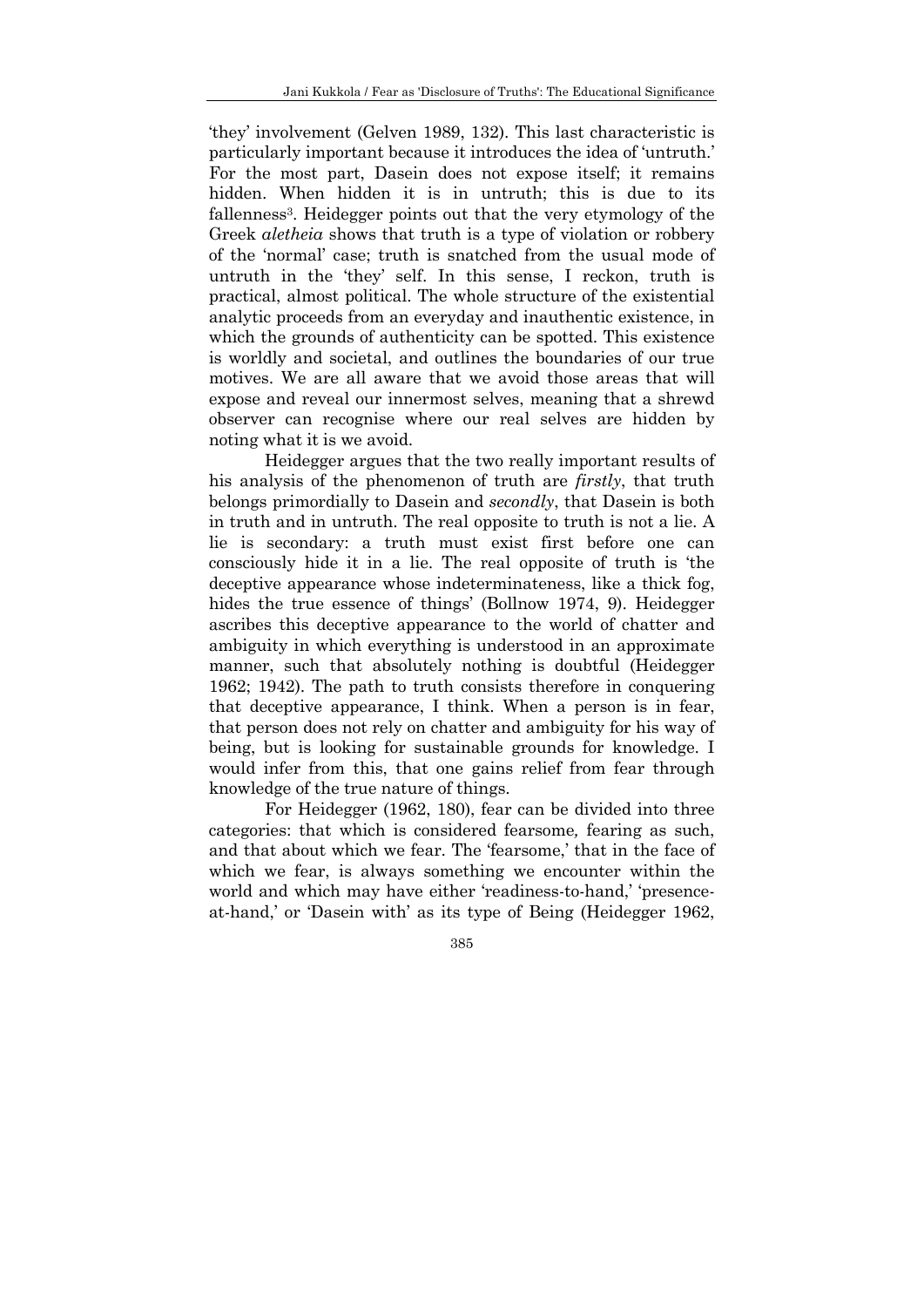180). 'Fearsome' involves itself; therefore, what we encounter is detrimental in character. That which is encountered shows itself within a context of involvements: that which is detrimental, which threatens us, is not yet within striking distance, but is coming close (Heidegger 1962, 181). In fearing as such, what we have characterised as threatening is freed and allowed to matter to us. Fear can regard the fearsome explicitly, and 'make it clear' to itself (Heidegger 1962, 181). Fear therefore 'unconceals' that which is feared, the fearsome.

 A deceptive appearance is not untruth, however, in the sense of being consciously distorted; rather, it is an unproblematic condition in which a person is estranged from questions about the real truth. Truth is not gained in a neutral process of knowledge: it requires the cancellation of a deceptive but pacifying appearance. This process is, however, always a painful process that touches a person in his or her inmost depth (Bollnow 1959, 142; 1974, 9; Heidegger 1962, 34). If truth can never begin without presuppositions and always consists in conquering a given deceptive intelligibility, and if truth means lifting something out of concealment into the light of full visibility, the path to truth can never consist of building from the 'bottom up'; rather, it must consist of the circular procedure known to us from the methodology of the humanities, a procedure in which the universally fruitful path to truth is revealed (Bollnow 1974, 9).

 Bollnow most certainly appreciates his mentor's conception of truth. He contends, that Heidegger's notion of truth as unconcealment is further substantiated by other views, which have made their impact upon the theory of knowledge from the most varied quarters. One of them is the view that the theoretical altitude is not self-sufficient but is a by-product of active life. Practice is more primal than theory. According to Bollnow (1974), Heidegger elaborated very impressively the way in which things are presented to us in the first instance in their obvious availability (Zuhandensein) and how it is only on this account that the mere existence (Vorhandensein) stands out in relief as, in Heidegger's conception, a deficient means of practical aquaintance with things. But this rules out the possibility of evolving at the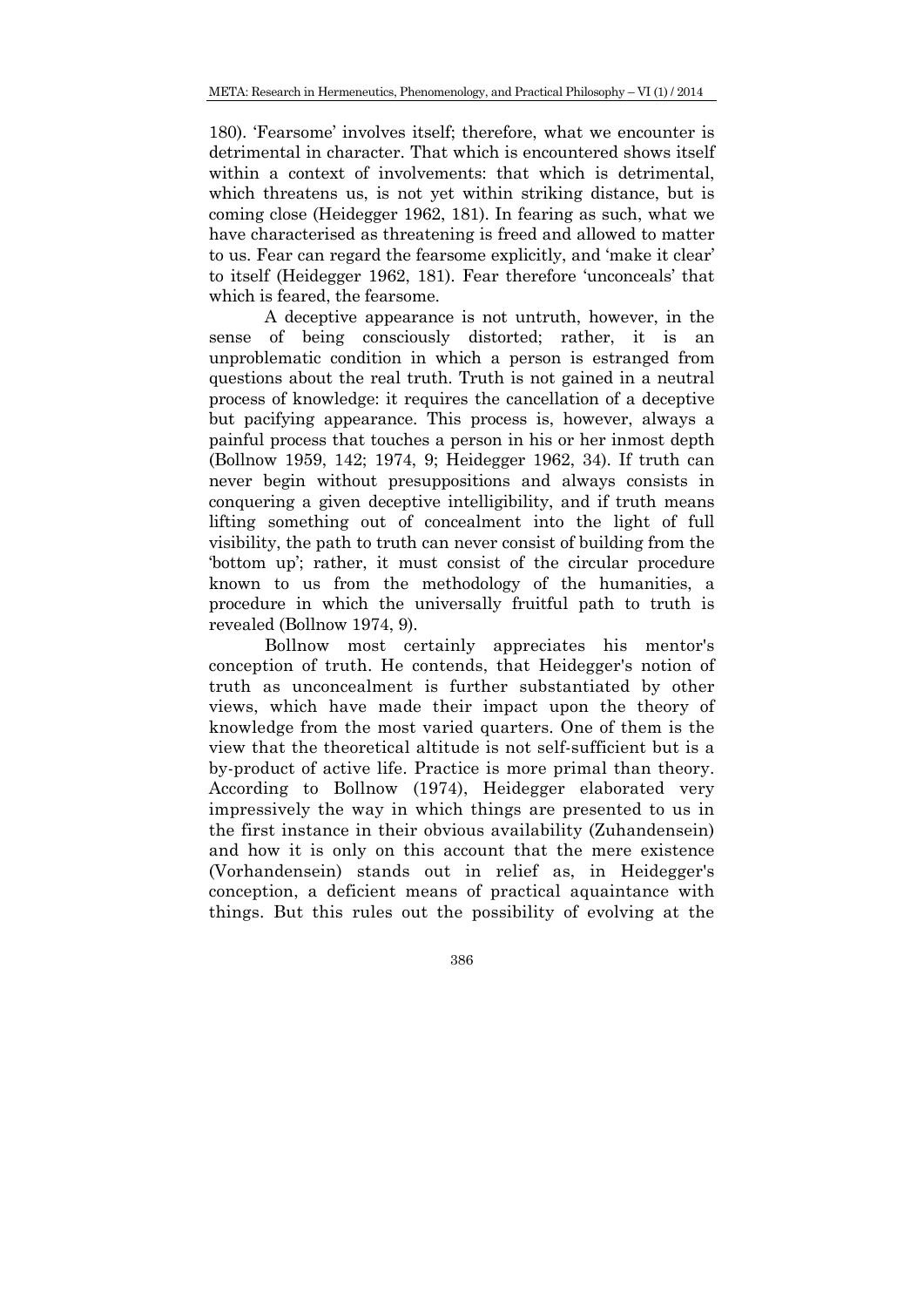theoretical level a knowledge that is self-sufficient.

 Also, rational knowledge is not separable from the underground of volitional impulses, feelings and moods, that these are not to be regarded as obstructions which one should try to eliminate as far as possible but that they enter into the ground of knowledge as inseparable postulates (Bollnow 1974, 10). When Heidegger states that we must leave the primary discovery of the world to 'mere mood', he is reiterating a stale of affairs, which makes the unconditioned evolution of knowledge impossible. On this ground does Bollnow present his own theory of moods and later his existential theory of education (Bollnow 1959).

### **5. Existential-Pedagogical Insight on Fear**

As already hinted previously, Bollnow continues further on Heidegger's notion of truth as unconcealment, and extends this idea to cover all the emotions, and further including a phenomenological insight that in educational discourse has become called pedagogical atmosphere.

> It would be blindness if one tried to suggest that the child's life could or should consist only of these pleasant emotions and attitudes. Also included, of course, are the opposing experiences of fear and doubt and the never-ending experiences of sadness. This can adversely affect a child more than an adult because the child is unable to defend himself or herself against the effects of these experiences. And as existential philosophy has commonly taught us, these disturbing experiences of life fulfill an important function in that they tear us out of our everyday taken-for-grantedness and lead us to a more authentic existence. (Bollnow 1966, 4)

Thus, one should not overlook the epistemic possibilities of fear as unconcealment in educational processes. However, there is a catch to it:

> The parent or educator must also know about this dark side of the child's world. The task of the adult lies in comforting and being available in the face of such threats. But I would not consider these experiences to be an actual part of the process of childrearing or education, that is, in the positive sense of contributing to the child's growth. (Bollnow 1966, 4)

The kinds of aspects of life as negative emotions are not something that educational processes willingly support or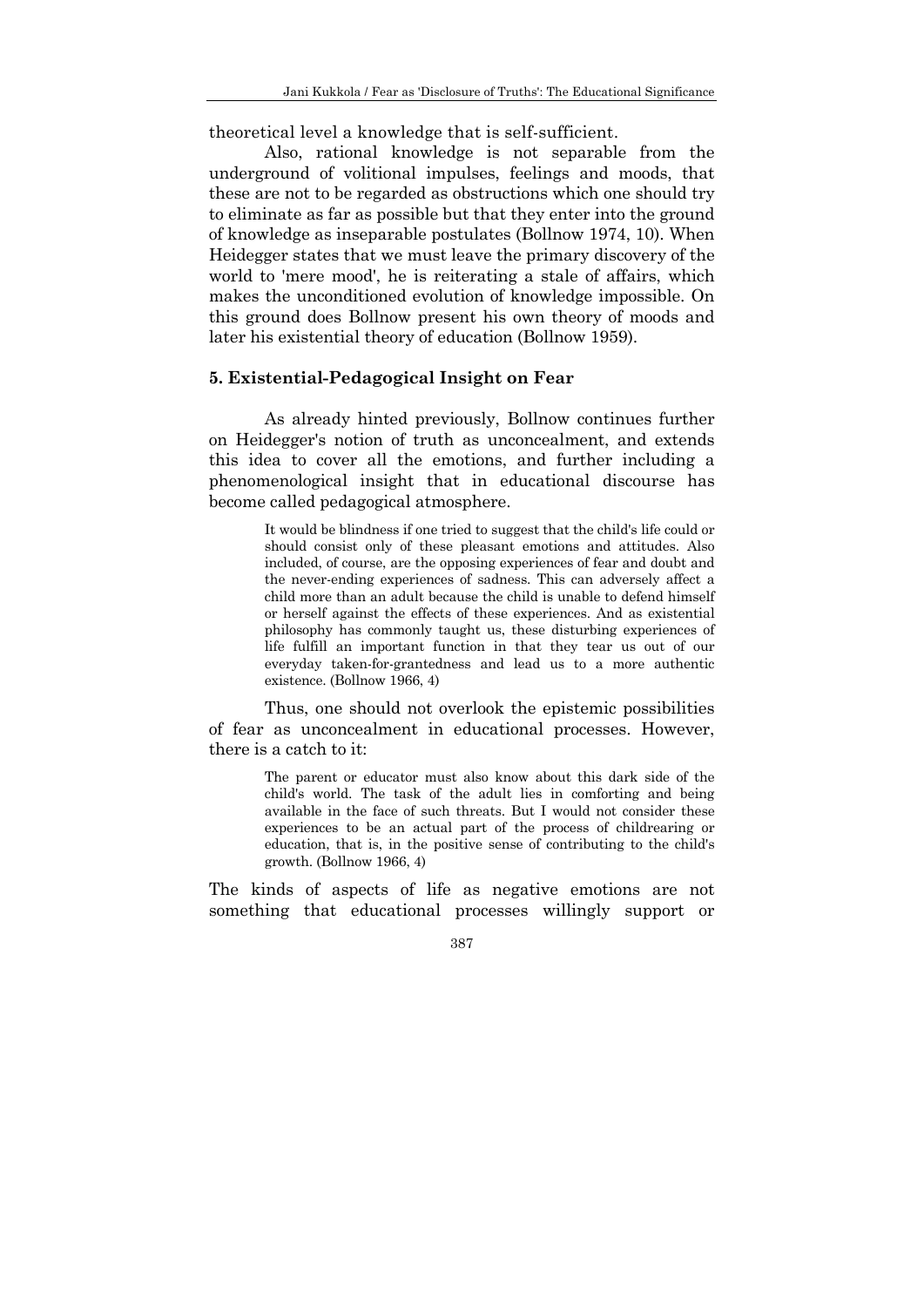attempt to maintain. However, one cannot assume that these processes would necessarily execute without the possibility or danger of the emotion such as fear. These critical, shaking aspects to education are what Bollnow refers to as existential, *discontinuous forms of education*. Bollnow uses the term 'encounter' to characterise further these processes by which we experience being struck by the resistance of the subject matter when something is given to us in our conscious experience. Bollnow limits the term to the ultimate, decisive experiences during which one is in a true sense 'shaken' and thrown off course by the power of the reality that confronts oneself. The 'wholly other' confronts a person, demanding and frightening (Bollnow 1959, 4). While encounter with that which is overpowering defines the ultimate quality of the interpretive process of the humanities, that encounter also permeates the details of everyday work in the humanities, work such as in educational processes. To a certain extent, every truth is characterised by fearful reality encountered as something independent of the subject. This is what is meaningfully called objectivity; that is, verification in the object (Bollnow 1974, 3-18).

 Not only is fear a means to verify objects in the world as fearful, but also to verify or rather, constitute oneself in-theworld through the state of fear. This Heideggerian insight does not mean, however, that this self-world -constitution happens solely through fear. However, as Bollnow points out, there are fundamental existential-pedagogical motifs. In addition, the Heideggerian distinction of fear appears especially fruitful. Fear is rendered in Heidegger's treatment as a phenomenon of three levels: fear as that which is *fearful*, *fearing as such*, and that *about which we fear*. Bollnow sheds some additional light to why this distinction is important to make. Fearful can take many different forms, namely, the world can be seen in very different light according to what the objects which we fear are. Not everyone fear war, for instance:

> There is a certain romantic fascination with the danger of war. War, so taught already Heraclitus, is the father of all things. In war, so one learns further, is revealed for the first time the true greatness of men. The life of peace receives in this light a certain contemptuous aftertaste. It is for the lame and the weak, for those who do not dare to pledge themselves. This view is rooted, it seems to me, in modern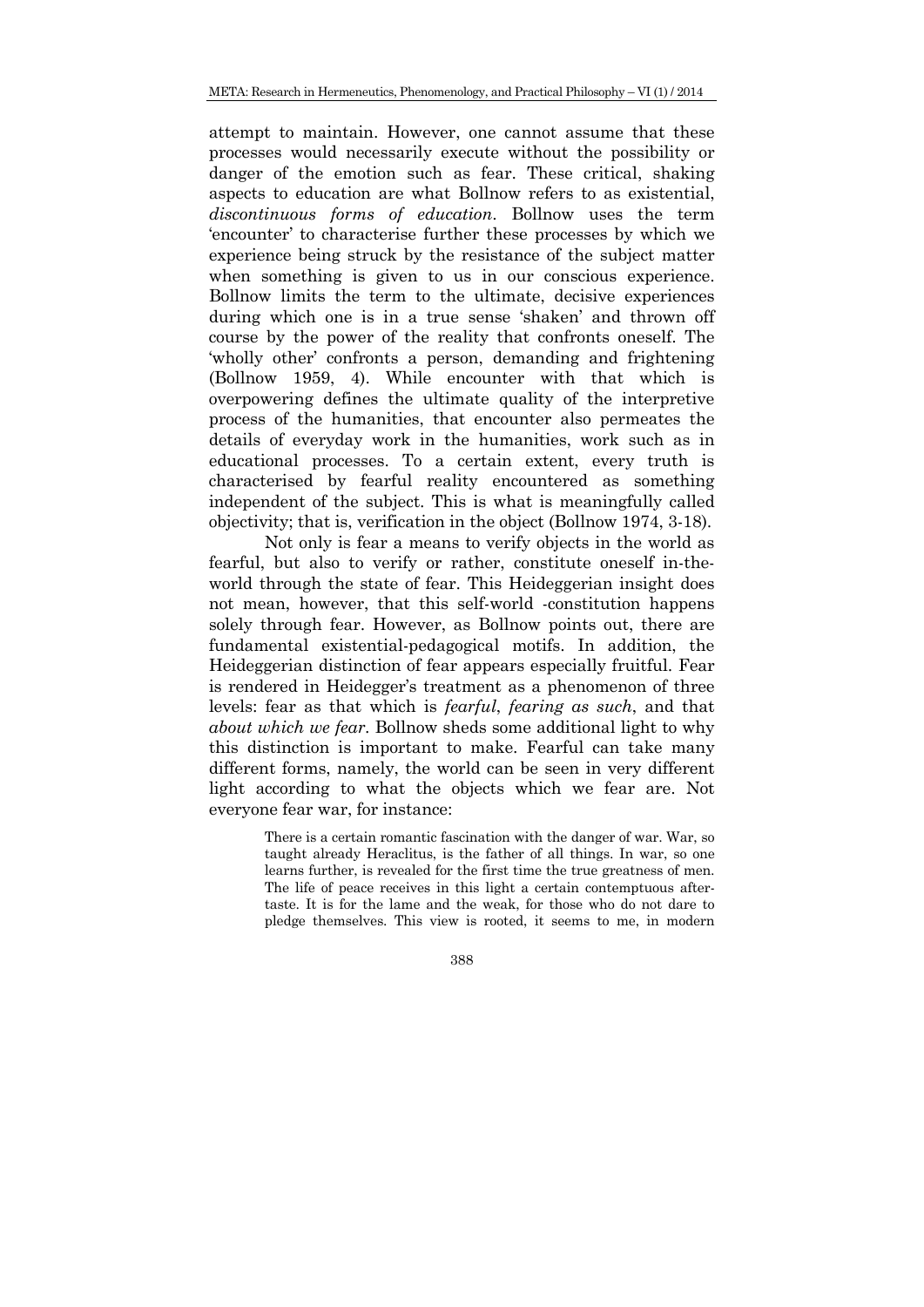irrationalism, and thus this irrationalism seems to me to present a danger to peace which one cannot take seriously enough (Bollnow 1966, 82).

This passage shows how fearing is linked to the main motif in Heidegger's *Being and Time*, namely that Being is not out of time. Being is a timely occurrence that is constituted by the context in which it is. Being is not universal, but historically particular. Human Being as *Dasein* is thus constituted historically. This applies also to the self-world -relation that is constituted through fear. Existentialism shows how remarkably meaningful these 'negative emotions' can be, and how their objects can differ historically and contextually.

> These tendencies have been taken up in recent years, to an increasing degree, by existentialism and related currents of thought. After all of the deep reaching destruction of the prevailing order, after all of the experiences of the shocking abyss of existence, an attitude has formed which sees in the striving of peace and security only the remnants of a contemptible "bourgeois" world-view, a world-view which flees into illusions and protects itself from glimpsing the gruesome reality. In the face of the enormous endangerment of human life, it seems in this view to be treason to strive for safety and security, and the courageous suffering of the total threat seems  $-$  in this view  $-$  to be the single honorable attitude (Bollnow 1966, 82).

But this is, in the end, an ironical comment. Is it really that existentialism shows and cultivates the negativity, the fearing and the fearful? This is doubtful, as it would offer again a new totality that superimposes an ahistorical view upon previous views that have been consciously rendered as historical. Heidegger points out, as Bollnow will elaborate, that even this view is historical and as such, without ultimate grounds:

> To me such an attitude seems dangerous and ultimately irresponsible; because it easily leads to a self-intoxication with the feeling of threat and to a passive surrender to terrible events. It is not that we would be blind to the threat, but rather that we recognize it in its full measure; I believe the single responsible attitude is one of opposing this temptation with the utmost determination. Accordingly, it seems to me that one of the most important tasks, perhaps the most important task overall, which education has to fulfill today is: To oppose all dark powers by cultivating the forces of rational insight and clear circumspection, or to speak generally, to lead human beings once again toward a right respect of reason (Bollnow 1966, 82).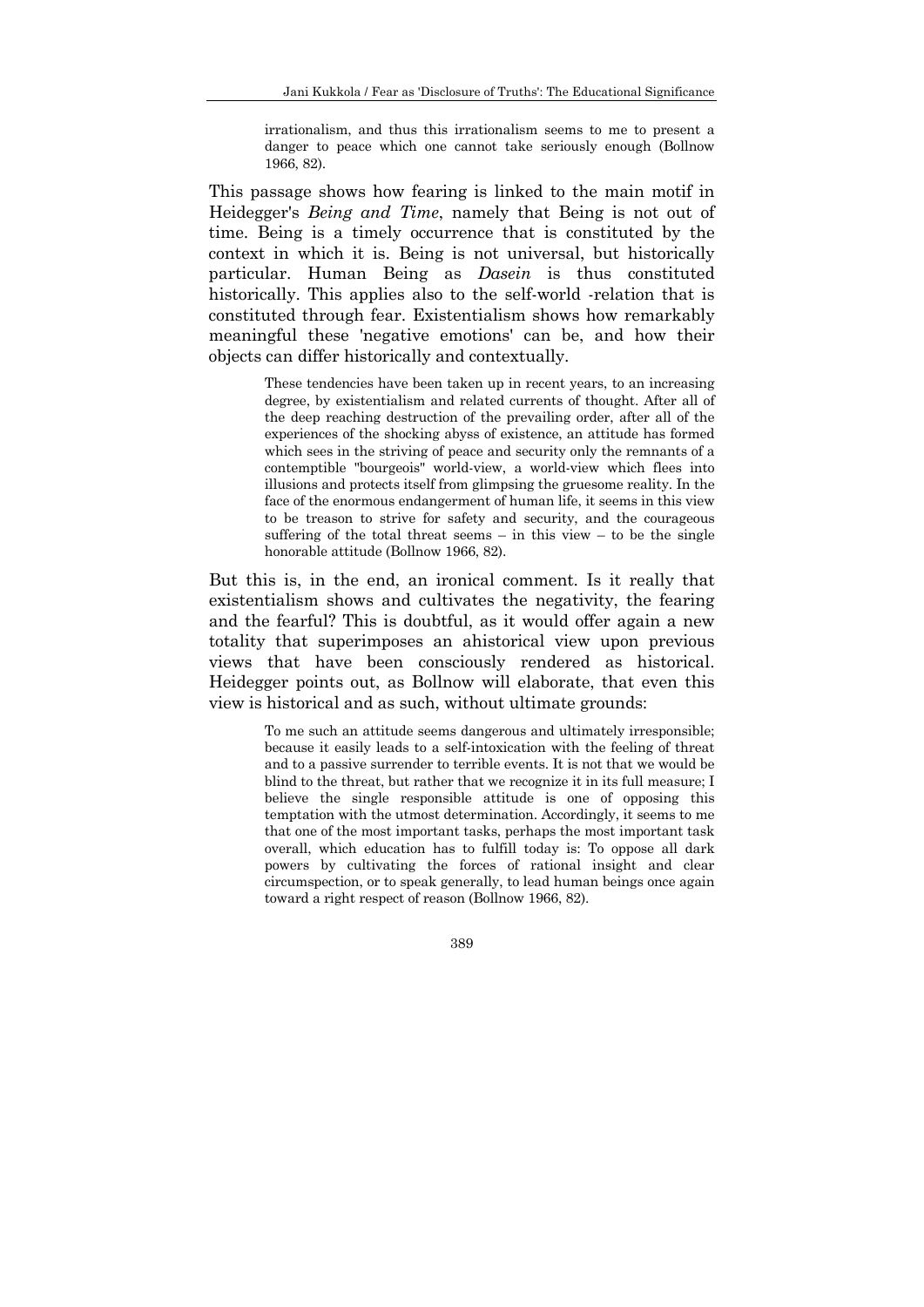And as any Heideggerian would point out, this 'right respect of reason' is the respect of historical reason; a reason that is not universally subjective, but historically intersubjective. We come back to the notion of unveiling of truths. There is no truth in subjective sense, but in the supra-individual sense of a revealed truth about the world. Self is a worldly thing, as Heidegger and Bollnow point out. Thus, self, or in this context, Dasein, is as much a worldly thing as a rock or a computer. Therefore, self can be disclosed to oneself as a worldly thing. This notion is remarkably educational in its core.

 So what about fear, then? Is it a good thing or not? The reality of a cottage life ('hütte Dasein') is revealed to us only through the practice of living at a cottage. Similarly, the reality has its aspects which are only revealed or graspable through the ability to fear. Now, here fear has to be separated, once more, from other emotions or attitudes, such as hope or anxiety:

> Fear, so often taken as the opposite of hope ever since the Stoics' theory of emotions, is not enough. For fear is always a definite emotion, and therefore not the proper antithesis to that aura of indefinite anticipation which envelops the vast horizon of new possibilities held out to man by Hope (quite apart from the fact that it has not the same definite relationship to the future, since one can also be afraid of what is already present). Anxiety which, as a state of undefined emotions, has always been distinguished from fear as a definite emotion, must also be excluded, for it lacks even more the orientation toward the future so characteristic of hope. (Bollnow 1961, 266).

Fear in Heideggerian-Bollnowian terms is a definite emotion, a mental state, or even a definite attitude as a way of being-in-theworld. Fear is also easily framed out behaviour or worldly practice. It is not difficult to notice when a person is in fear. But the object of fear may change between people, and also by time or situation. This supposes, that fear as an attitude defines and constitutes world contextually in a way that other emotions or attitudes do not (e.g. care, anxiety etc.). Still, fear is linked closely with these other attitudes. Its in interestingly in Bollnow's treatise of pedagogical atmosphere (1964) that he links security and fear in a constitutive juxtapose in child-rearing. Although it seems that the impulses of a child's trust require special and cautious *care*, even when, from the perspective of the adult, these impulses appear excessive, for this trust is according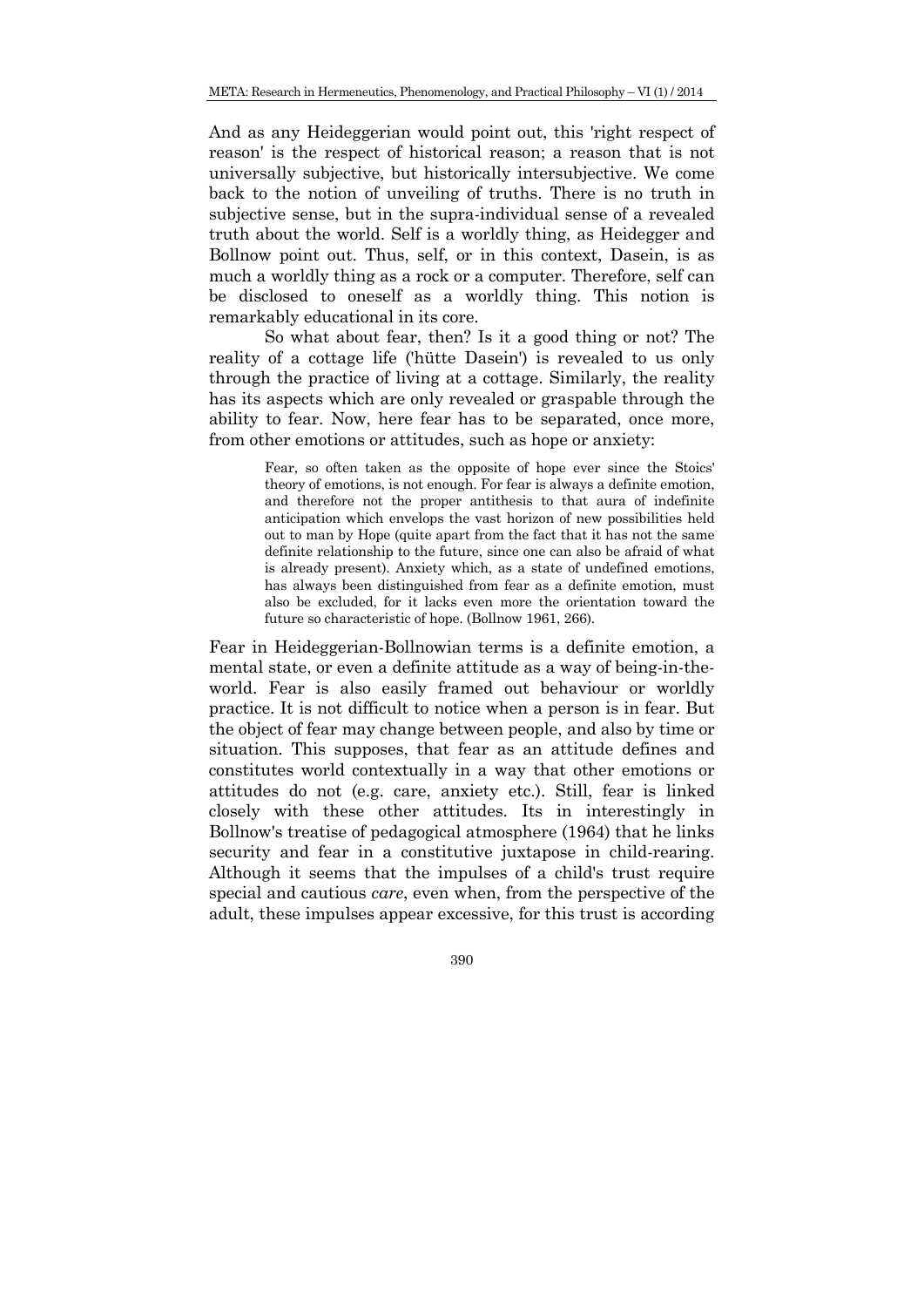to Bollnow *the* foundation that must exist if the child is to develop properly. This care, which has the connotation to and concretizes Heidegger's famous Dasein's way of being-in-theworld, in relation to the changing needs of the developmental phases, advances in a dual direction. Firstly, the unconditional trust in mother and father is to be continued as long as it faithfully contains the child's world and presents continuing possibilities for the child. Secondly, the unconditional trust must necessarily break apart as soon as the child takes on some independence and notices inadequacies in even the best, most helpful person, for a person who is essentially imperfect cannot fulfill this function forever (Bollnow 1964, 14). People are not omnipotent, and the child eventually experiences their human weaknesses.

 Thus, trusted and protected world carries from the beginning the seeds of its own transition. In fact, the totality of this trust is the grounds for its demise, for at some time the insight into mother's imperfections must break through. With this knowledge ends the completeness of the child's world (Bollnow 1964, 14). What is required of the parent or teacher when educating and child? Their task is to guide the child carefully through the disappointments in order to slowly and carefully allow him or her to leave behind the absoluteness of trust in one concrete other person, and to guide to a new state, no longer bound to a single person, which provides a firm support against all other possible disappointments of life. The central task is to create a space for such trust, which will form the ground of a sense of security in spite of all calamities and all threats. The child must be able to perceive the possibility of a sound world because without this basis no human existence can stand. And where this trust is omitted one may expect the occurrence of inner and outer disintegration. For Bollnow, education entails the possibility of hazardous outcomes, and we need fear to disclose this possibility to us. The erosion of the child's security remains an endangering condition, in which the dichotomy of fear and trust becomes best disclosed:

> There exists a duality of fear and trust, into which, unto the highest age, human life is placed, or as Jacobi called it, "an alternating song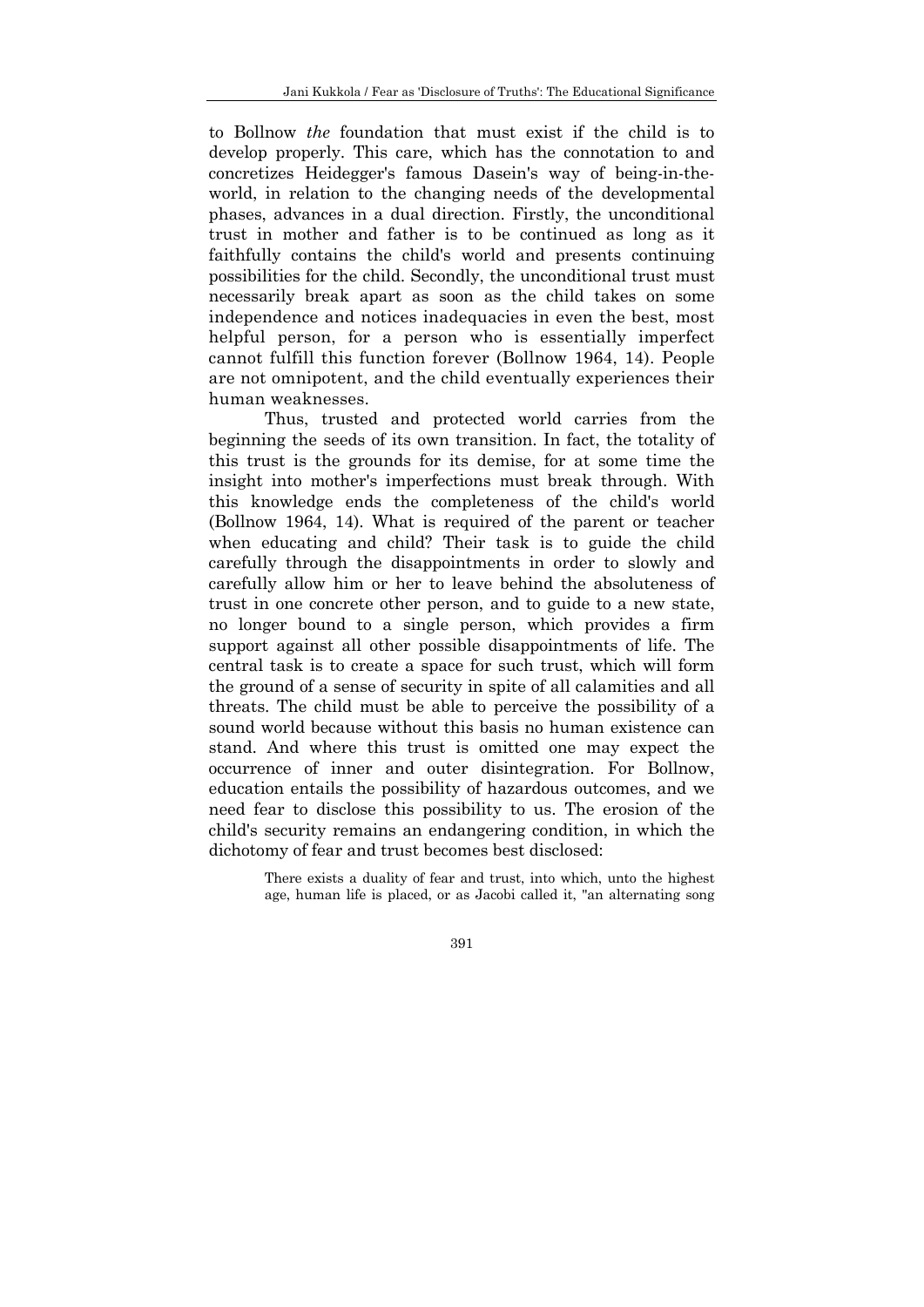between heaven and hell." Forever anew must the realm of security be won from the invasion of counter influences. (Bollnow 1964, 15).

Fear is thus a particular pedagogical notion, in relation to, but distinguishable from other phenomenal attitudes. This is educationally important in a fundamental way. Michael Bonnett (2000) has pointed out, that understanding the fundamental questions about education redefines education itself. What the treatment here in this article preliminarily suggests, is in fact that this fundamental understanding of education, namely being engaged in the constitution of the world (in this case through fear in particular) could be seen as a form of *self-education*. Although education as child-rearing or as teaching entails a certain attitude of care from the educator, one is left with just that: it is the task of the child to disclose the world as it is for her. In Bollnow's thought, this disclosing happens within the duality of trust and fear. Fear itself thus, *is* an educational phenomenon, and that it serves as an unconcealing force to educational outcomes in itself. Without fear, the world could not be disclosed but in particular and distorted ways. This requires a welcomed broad view of education, which traverses any formal or even informal practices that are attributed to it. Education is part of life entailed in a life-world, and phenomenally, education cannot be pinpointed to just one societal practice, but as a way of life it transcends only formal ways of educational practice (see Koskela 2012, 166). Education as self-education, or as non-formal educational practice becomes understood best if we allow it to be superimposed on nearly every human practice, and thus to all different aspects of human life-world such as the phenomenological understanding of fear.

### **6. Conclusion**

In this paper I have scrutinised fear as an aspect of what we might call the 'disclosure' of truth, truth that is never disconnected from a person who is 'in' truth; in other words, a person who knows the truth. Fear is rendered in Heidegger's treatment as a phenomenon of three levels: fear as that which is *fearful*, *fearing as such*, and that *about which we fear*. This notion differs greatly from other understandings of fear, which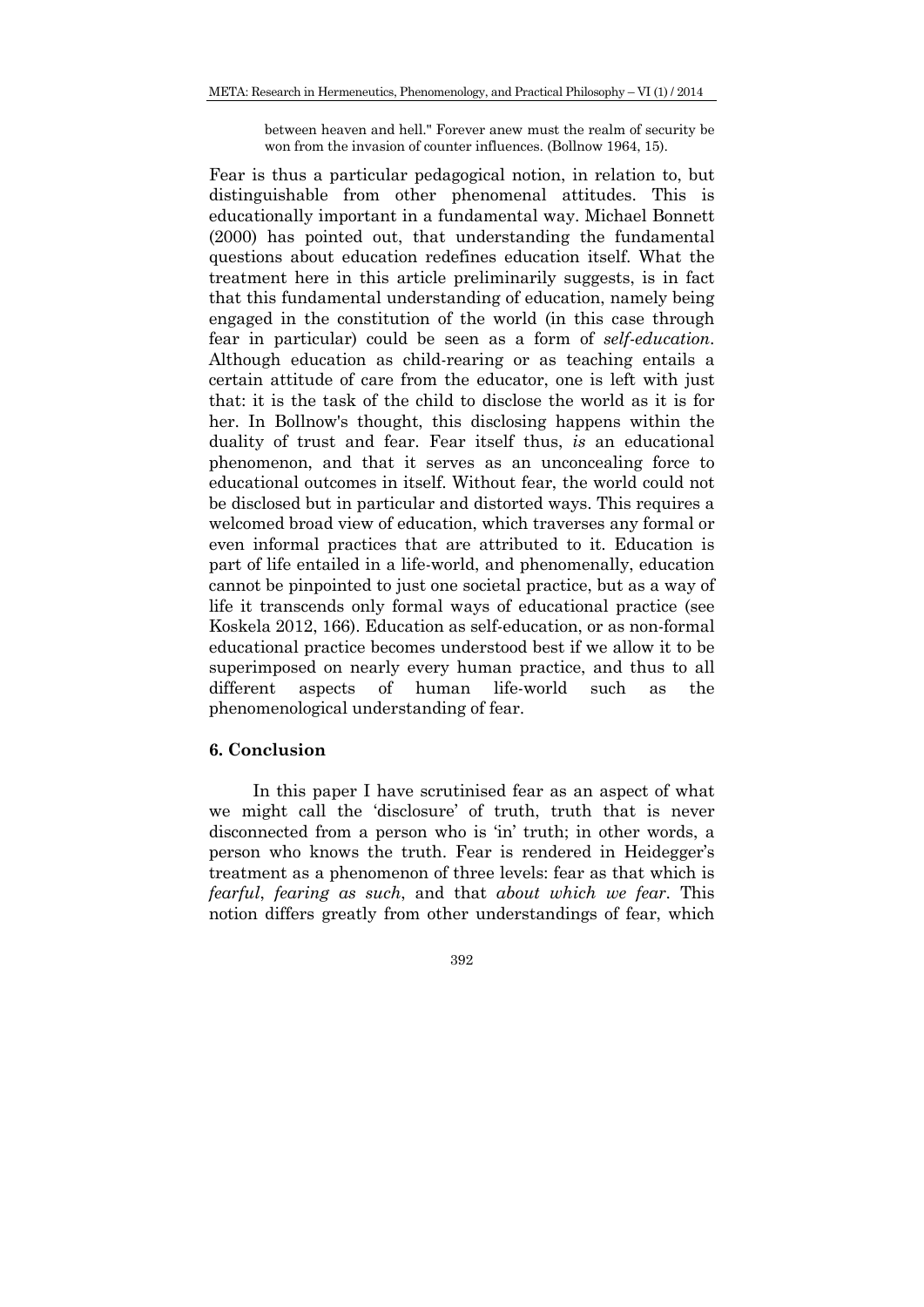focus mainly on *the object of fear* or fear as a distance between the poles of subject-positions such as desire or dislike. However, one should not consider these different lines of argumentation as opposite to each other. Rather, one should consider them as various distinguishable aspects or layers of the same phenomenon and thus offering a fruitful view on such intuitively negative but at closer inspection, fundamental aspect to being human. Not only does fear play constitutive role in being human, but there is a motif of 'becoming' underlying the fearful constitution of the self and the world, and implied in Bollnow's pedagogical writings. For Bollnow, education as child's eventual attempt to disclose the world is a potentially hazardous enterprise, which is necessarily constituted in the dichotomy between fear and trust. Otherwise, the world would not be unconcealed to its fullest. This notion of fear has pedagogical significance in itself that require further investigation. In this article it has been argued that the motif of fear as unconcealment or disclosure of truths can be shown to be a significant pedagogical motif that should be further studied upon both in educational research and in practical philosophy.

#### **NOTES**

<sup>1</sup> Dasein, "being there", a concept used by Heidegger in his work Being and Time (*Sein und Zeit)*, referring to a human being as a being who is able to question one's own condition of being-in-the-world. But Dasein is not only a person, but a being itself. Dasein can be best understood as a way of life, as in cultural life, political life etc., where life is not attributable to only one single individual.<br><sup>2</sup> In his later works, Heidegger contends that concealment has two meanings:

*one*, to have no awareness of a thing, and *two,* to have no possible context for a thing (Heidegger 2001). Meaning one describes a superficial form of concealment in which a thing exists but we lack a sense for it (Wrathall 2011, 2), while meaning two points to a more profound, fundamental form of concealment. For an entity to be is for it to stand in a context of constitutive relations. The lack of any possible context is therefore an ontological concealment, the absence of conditions in which the entity in question might manifest itself in being (Wrathall 2011, 2). A core notion exists here that can already be found in 'Being and Time,' namely that unconcealment consists of bringing things to awareness and of creating a context within which things can be what they are. Therefore, the core idea of unconcealment functions as a methodological principle.<br><sup>3</sup> Every uncoveredness in the world occurs with a concealing of entities. For

Heidegger, the default state of entities in the world is being covered over. Truth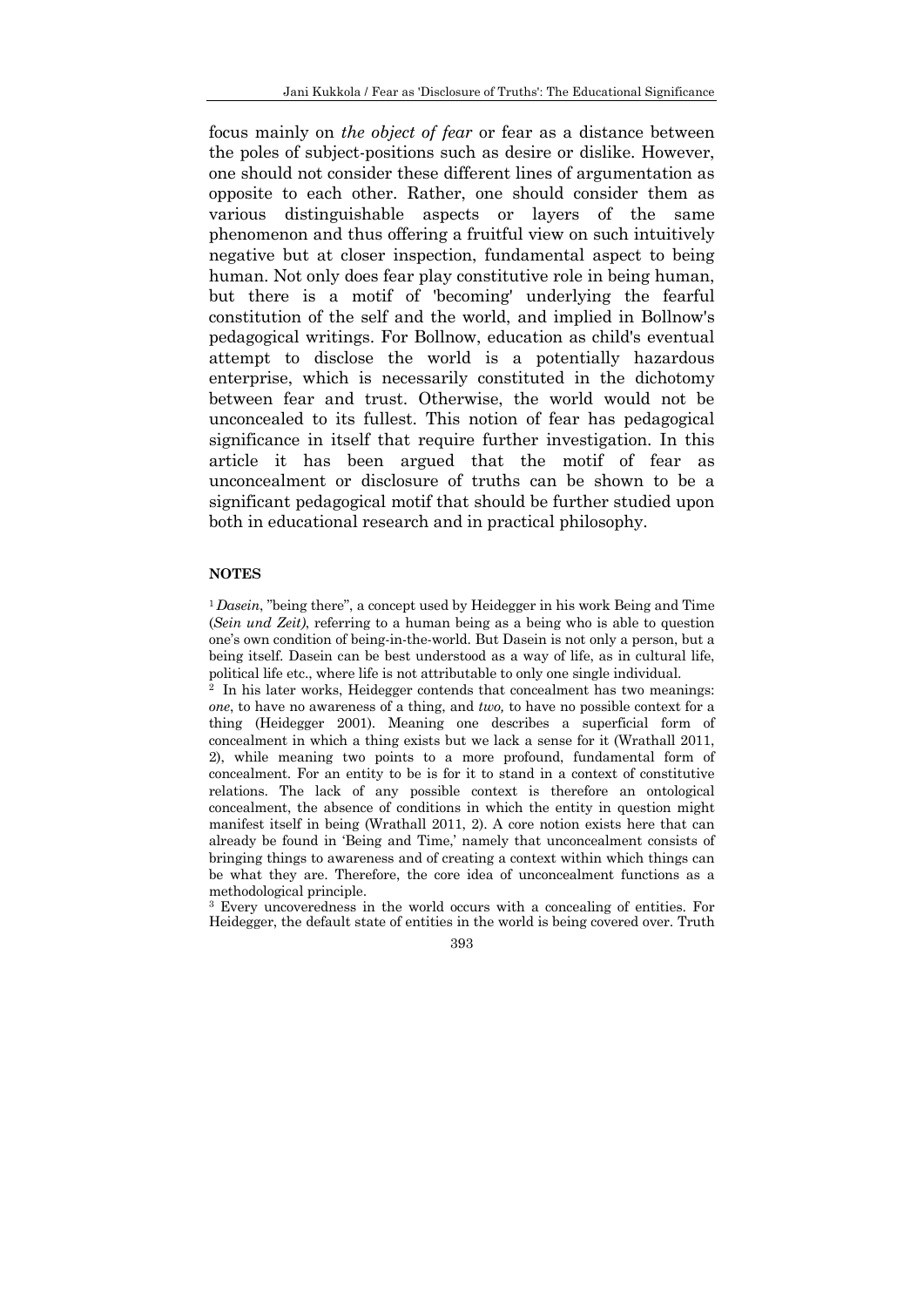understood as uncoveredness is as if stealing. "The factical uncoveredness of anything is, as it were, always a robbery" (Heidegger 1962, 294). This default state applies also to Dasein. Dasein's default state of being in the world is having the truth of its being covered. The understanding, dispositions, and skills that Dasein has at the first instant are the banalised understandings, dispositions, and skills of the one (*das Man*) (Wrathall 2011, 24). Therefore to my understanding, entities are initially manifest but nonetheless concealed in what they are most authentically. Authenticity, by contrast, consists in Dasein's learning to "uncover the world in its own way…this uncovering of the 'world' [is]…always accomplished as a clearing away of concealments and obscurities, as a breaking up of the disguises with which Dasein bars its own way" (Heidegger 1962, 129).

### **REFERENCES**

Bollnow, Otto F. 1955. "Begegnung und Bildung.*" Zeitschrift für Pädagogik* 1(1): 10-32.

Bollnow, Otto F. 1959. *Existenzphilosophie und Pädagogik. Die unstetige Formen der Erziehung*. Stuttgart: Kohlhammer.

Bollnow, Otto F. 1974. "The Objectivity of the Humanities and the Essence of Truth." *Philosophy Today* 18(4):3-18.

Bollnow, Otto F. 1964. *Die pädagogische Atmosphäre. Untersuchung über die gefühlsmäßigen zwischenmenschlichen Voraussetzungen der Erziehung*. Heidelberg: Quelle & Meyer.

Bollnow, Otto F. 1961. "The Meaning of Hope." *Universitas* 4(1): 263-273.

Bonnett, Michael. 2000. "Environmental concern and the metaphysics of education." *Journal of Philosophy of Education* 34(4): 591-607.

Burton, Larry D. 2011. "Fear." *Journal of Research on Christian Education* 20(2): 113-116.

Carman, Taylor. 2003. *Heidegger's Analytic.* New York: Cambridge University Press.

Cristian, Alin. 2012. "Daring to Fear: Optimizing the Encounter of Danger through Education." *Meta: Research in Hermeneutics, Phenomenology, and Practical Philosophy* 4(1): 9-36.

Crowell, Steven. 2007. "Conscience and Reason: Heidegger and the Grounds of Intentionality." In *Transcendental Heidegger*,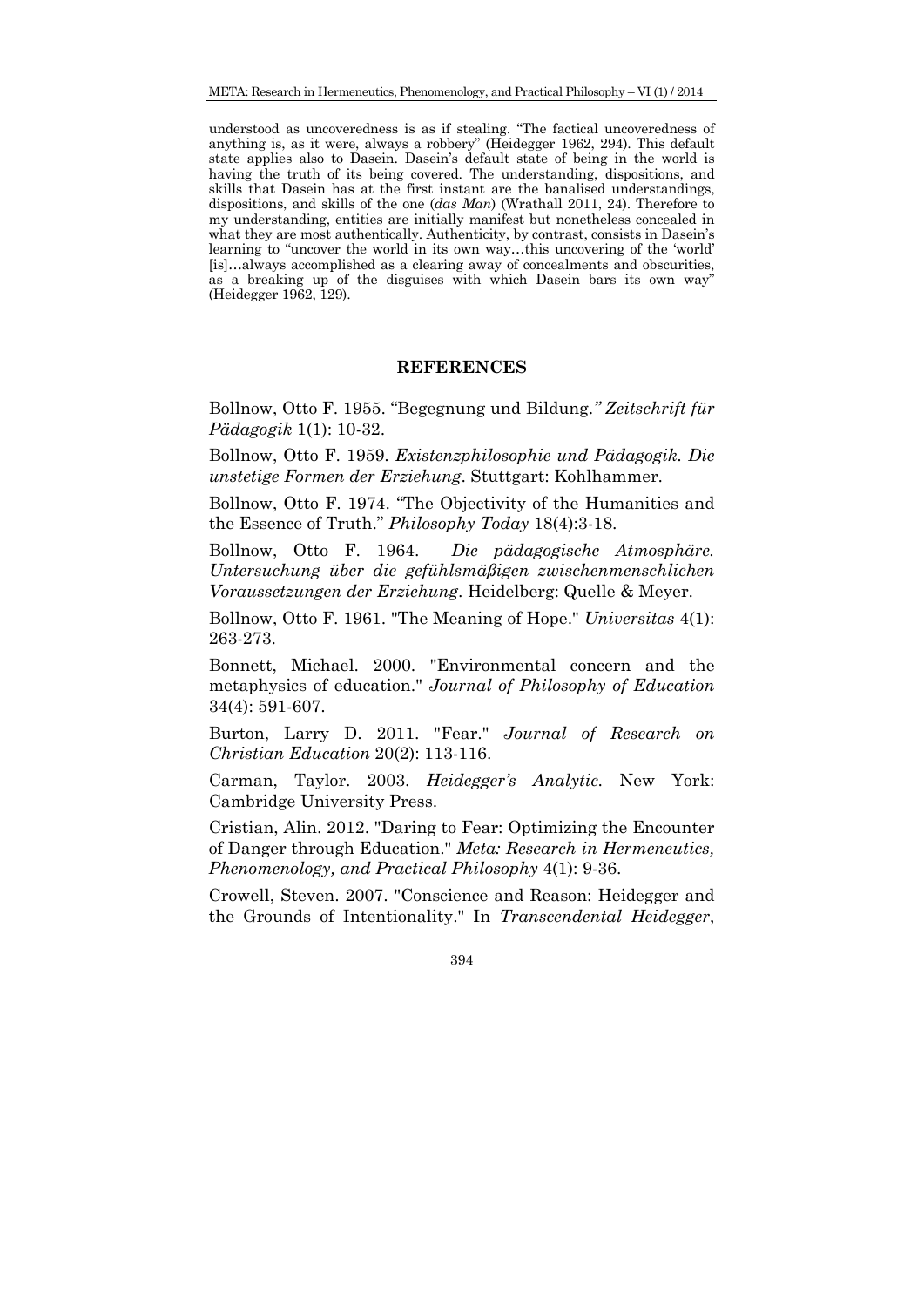edited by S. Crowell and J. Malpas. Stanford: Stanford University Press.

Dahlström, Daniel. 2007. "Transcendental Truth and the Truth That Prevails." In *Transcendental Heidegger*, edited by S. Crowell and J. Malpas. Stanford: Stanford University Press.

Day, John P. 1991. *Hope. A Philosophical Inquiry*. Helsinki: Acta Philosophica Fennica,

Deely, John. 2007. *Intentionality and Semiotics.* Scranton: University of Scranton Press.

Deely, John. 2010. *Semiotic Animal.* South Bend: St. Augustine's Press.

Gelven, Martin 1989. *A Commentary on Heidegger's Being and Time*. DeKalb, Illinois: Northern Illinois University Press.

Heidegger, Martin. 1962. *Being and Time*. Oxford: Blackwell.

Heidegger, Martin. 1943. *Vom Wesen der Wahrheit. Zu Platons Höhlengleichnis und Theätet*. Frankfurt am Main: Vittorio Klostermann.

Heidegger, Martin. 2001. *Sein und Wahrheit*. Frankfurt am Main: Klostermann.

Hume, David. 2000*. A Treatise of Human Nature*. Oxford: Oxford University Press.

Irvine, William B. 2006. *On Desire. Why we want what we want.* Oxford: Oxford University Press.

Jackson, Carolyn. 2010. 'Fear in Education.' *Educational Review* 62(1): 39-52.

Koskela, Jani 2012. *Discontinuity as Theoretical Foundation to Pedagogy – Existential Phenomenology in Otto Friedrich Bollnow's Philosophy of Education*. University of Oulu: Acta Universitatis Ouluensis.

Merleau-Ponty, Maurice. 1962. *Phenomenology of Perception*. London: Routledge and Kegan Paul.

Meurs, Pieter. 2012. "Education as Praxis: A Corporeal Hermeneutical Account." *Meta: Research in Hermeneutics, Phenomenology, and Practical Philosophy* 4(2): 363-376.